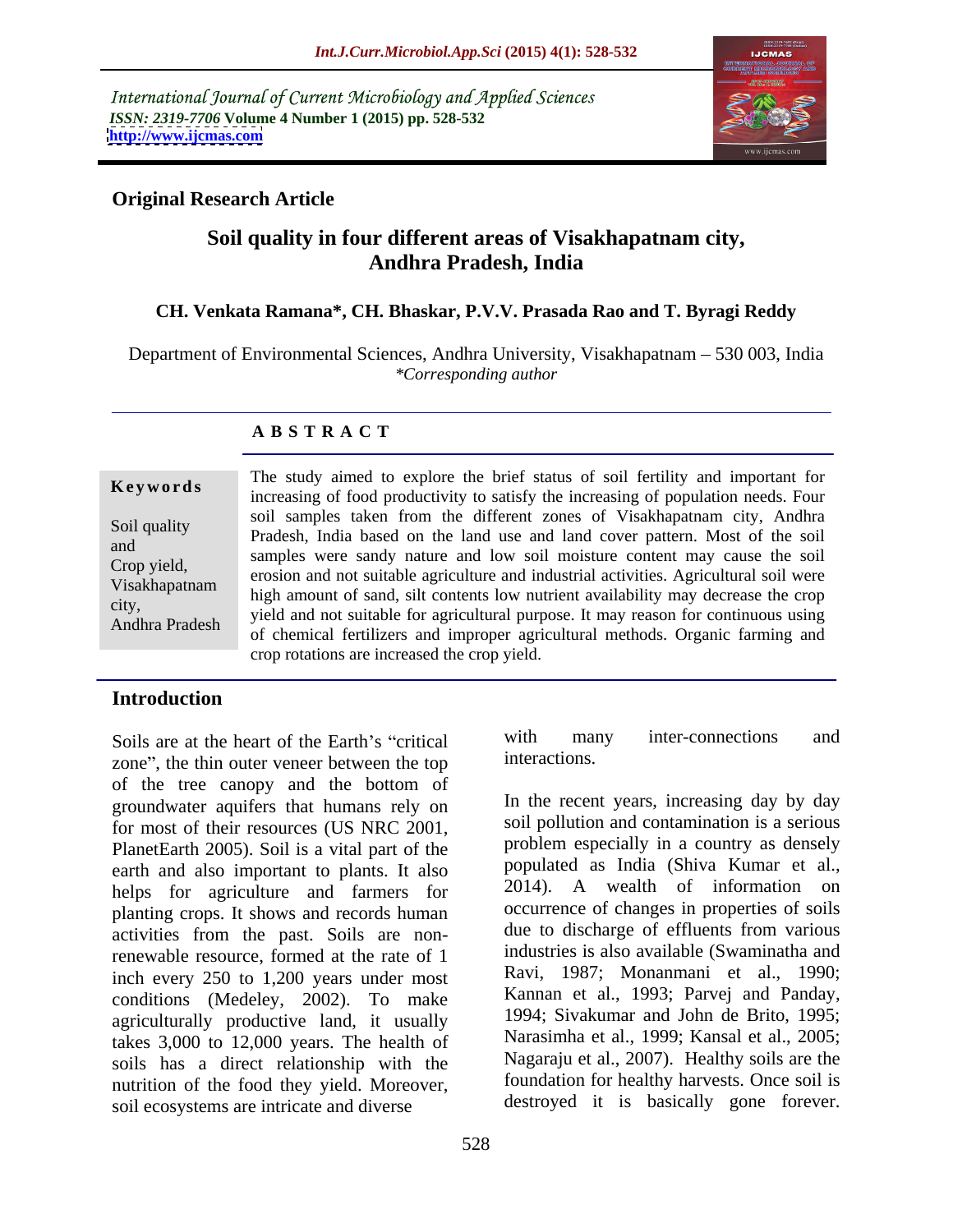Visakhapatnam (Vizag) is a major port and the second largest city in state of Andhra **Result and Discussion** Pradesh and the third largest city on the east coast of India after Kolkata and Chennai, Soil texture is the single most important with a population of approximately 1.3 million. Visakhapatnam experiences a provide status of water flow potential, water topical savanna climate. Today, holding capacity, fertility potential, and Visakhapatnam has turned out to be a minor suitability for many urban uses. Texture in Industrial center in the entire south of India. terms of sand, silt and clay ranges were all Many Major and Minor industries are the located in the Industrial zones such as the percentages and highest percentage of silt once near Gajuwaka and Industrial Estate and sandy nature so, its indicates that water areas. However, this may leads to change of infiltration capacity were high and viz water the area of land use land cover pattern and holding capacity is very low. These sites also climatic factors. This ultimately leads to were not suitable for agriculture as well as the establishment of more and more construction purpose. Soils also differ in residential colonies. As the agricultural land their susceptibility to erosion (erodibility) is increasing this lead to the construction of based on texture; a soil with a high residential colonies near to the agricultural percentage of silt and clay particles has a

Sampling points were selected based on population, where the industrial activities content percentage is maximum in around agricultural areas. A very small analysis, it becomes extremely important to get a truly representative soil sample of the field. Soil samples were collected from exposed to effluents PGSEE, in paddy

48 hours. Crush the clods lightly and grind with the help of wooden pestle and mortar.

However soils can be cared for and their Pass the entire quantity through 2mm fertility maintained. In the present study stainless steel sieve. For certain types of area, soils are red soils with clay base analysis, grind the soil further so as to pass it predominate in Visakhapatnam district. through 0.2 - 0.5 mm sieves. Remix the **Materials and Methods before** analysis using standard operating entire quantity of sieved soil thoroughly methodology (Carter and Gregorich, 2006).

## **Result and Discussion**

area to earn their livelihood. greater erodibility than a sandy soil under were high, far from city, sub-urban area and agricultural area than industrial area. Soil fraction of the huge soil mass was used for solution, which is important as medium for physical property of the soil and alone will sampling points were low clay the same conditions. The moisture content ranges between 1.5 to 6.7%. Moisture content percentage is maximum in water dissolves salts and make up the soil supply of growing.

different locations i.e. in paddy growing site  $6.59 - 7.83$  the soil pH is slightly acidic (6.5 growing site without exposure to effluents residential soils. The soil from industrial PGSWE, Fallow lands without exposure to area and agricultural area having pH are effluents FEE were collected from different near to neutral (7.5 & 7.8). pH values above locations of Visakhapatnam. 7.5 generally have high calcium carbonate The soil samples were dried in shade about and boron ions to be less available to plants In the present study, pH ranges between & 6.9) in residential and agricultural cum and cause iron, manganese, copper, Zinc, (Bradly and Weil, 2002).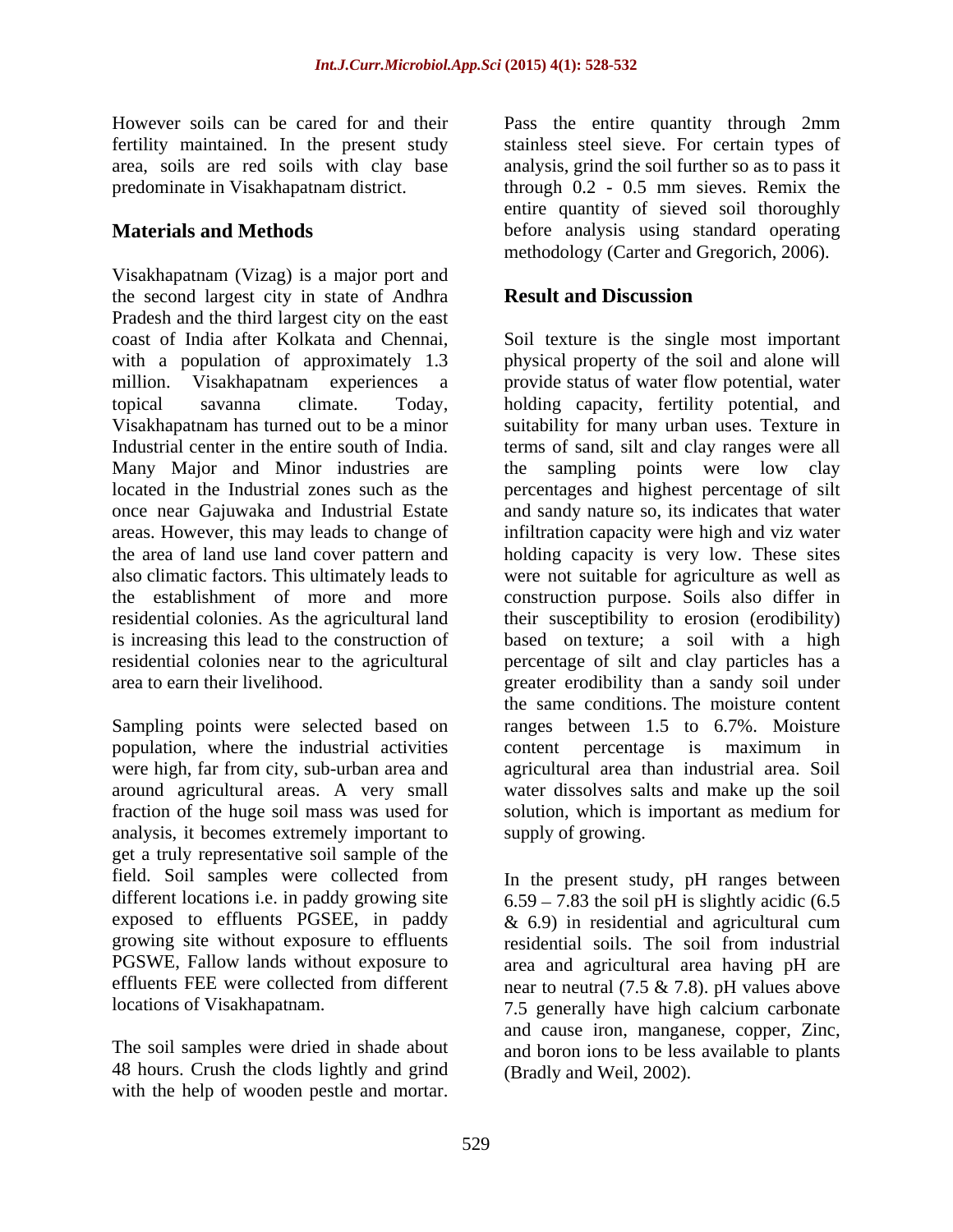Soil EC is an important characteristic that the land for growing different crops is more. can be used for nutrient availability and the The area affected by industries effluent is salt content of soils measured in terms of EC having more organic carbon may be because ranges from 201 to 253 µS/cm. The of some organic material present in the electrical conductivity value was slightly effluent. more industrial and than agricultural area. of nutrients. Soil temperatures also change ( $2^0$  F) to the mean annual air temperature.<br>Temperature ranges between  $26.8^0C$  –

high in agricultural area, even in residential carbon build up. This shows the potential of effluent.

Soil temperature greatly influences the rate Poor soil organic carbon (SOC) reduces of biological, physical, chemical, processes microbial biomass, activity, and nutrient in the soil. Soil temperature regulates seed mineralization due to a shortage of energy germination, root growth and the availability sources. Soil organic carbon results in less with depth. The deeper the soil, the more chain equilibrium being disrupted which can constant the temperature will be. Below 50 cause disturbance in the soil environment cm (20 in), soil temperature seldom changes (E.G., plant pest and disease increase, and can be approximated by adding  $2.8^{\circ}$ C accumulation of toxic substances). The data Temperature ranges between  $26.8^{\circ}\text{C}$  – nutrients namely nitrogen, phosphorus and 27.9 ${}^{0}$ C. The temperature is maximum in potassium are presented (in table.1). industrial area than agricultural area. Available nitrogen (N) ranges between The Organic Carbon  $(\%)$  ranges from 2.39  $-$  (P) ranges between 27.23  $-$  37.23 kg/ha. 2.95 g/kg. Soil organic carbon is remarkably Available potassium is ranged between area is having good amount of organic samples, maximum amount is present in diversity in soil biota with a risk of the food pertaining to the availability of major 140.25 197.2 kg/ha. Available phosphorus 290.12 360.72 Kg/ha. Most in all the agricultural soil.

| Sample pH |            | $E\Omega$<br>$\mathbf{L}$ | Soil texture SM OC<br>Temp.<br>$0\Omega$<br>(%)                                                             | $(\%)$<br>g/kg | <b>Available</b><br>Kg/ha                                                                                                    |
|-----------|------------|---------------------------|-------------------------------------------------------------------------------------------------------------|----------------|------------------------------------------------------------------------------------------------------------------------------|
|           |            | 7.83 253 27.9             | $\vert$ 44.94<br>Sand<br>19.65<br>$\boxed{20.68}$<br>Clay                                                   | $1.5$   2.95   | $\begin{array}{ c c c c c c } \hline & 150. & 27.2 & 290.1 \\\hline \end{array}$                                             |
|           |            |                           | 22.82<br>Sand<br>$\frac{19.85}{13.32}$<br>C:11<br>$7.54$ 229 26.8 $\frac{\text{SIL}}{\text{Cl}}$<br>Clay    | 107<br>12.39   | $\frac{1}{1}$ 37.2 360.7                                                                                                     |
|           | $6.59$ 202 |                           | $\sqrt{\$ {2} \text{ Sand}} 47.44<br>$\frac{20.58}{13.09}$<br>$\Delta$<br>$\angle l$<br>Clay                |                | $\begin{array}{ c c c c c c } \hline \end{array}$ 140. $\begin{array}{ c c c c c } \hline 30.3 & 320.2 & \hline \end{array}$ |
|           |            | $S_4$   6.95   201   27.2 | 30.42<br>Sand<br>$\frac{10.09}{7.55}$<br>$\sim$ C $\cdot$ 1.<br>$\frac{\text{Silt}}{\text{Silt}}$<br>  Clay | $3.4$ 2.91     | $\left  \begin{array}{c} 160. \\ 5 \end{array} \right $ 32.3 340.2                                                           |

**Table.1** Primary properties of soils of four different zones in Visakhapatnam

(**Note:**  $S_1$  = Industrial Soil,  $S_2$  = Agricultural Soil,  $S_3$  = Residential Soil,  $S_4$  = Agricultural + Residential Soil, EC=Electrical Conductivity, SM=Soil Moisture, OC=Organic Carbon, N=Nitrogen, P=Phosphorous and K= Potassium)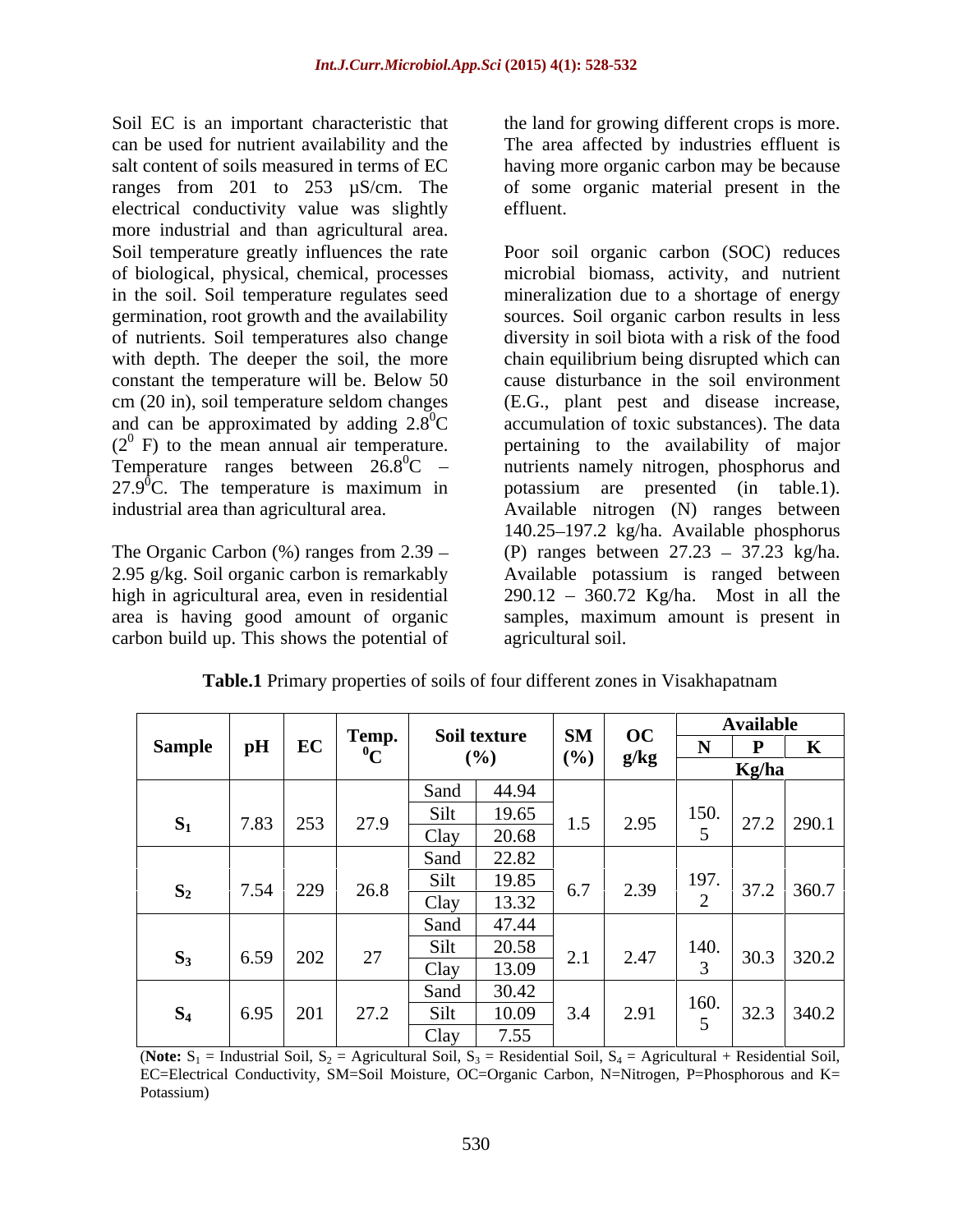

**Figure.1** Showing sampling points of the Study Area

Soil is one of our most fundamental and **References** precious resources. Like clean air and water, life cannot survive without healthy Brady, N. and Weil, R. The Nature and soil. About 95% of our food comes from Properties of Soils. 13th ed. 2002. the land soil, supports organisms that are Carter, M.R., and E.G. Gregorich, (2006). essential for healthy environment. The ever increasing pollution of the  $\qquad$  Analysis  $2^{nd}$  Edition. Canadian environment has been one of the greatest concerns for science and the general John Madeley, Food for all, The Need for public in the last fifty years. A New Agriculture, The Book Contamination and poor soil management

Pollutants that have damaged land and soil Vallinyagam. (1993). may enter surface or ground water affecting our ability to meet, water quality effluents. Indian Journal of standards. They may also affect air **Environmental Health**, vol. 35, quality. The study area i.e. HPCL, pp. 301-307. Anakapalle and Lankelapalem in Kansal, S. K., S. Manohar, and S. Dhiraj. Visakhapatnam differs in the quality of the soil. Our investigation shows that the soils near Hindustan Petroleum Corporation Limited has poor quality of soil as it in severely affected by the Industrial activities of the industry and require immediate attention from the people and <br>alcohol and chemical industrial farmers living in this area. Anakapalli and Lankelapalem areas are less affected by properties of soil. Pollution the industrial activities and the quality is measurable good. Nagaraju, M., G. Narasimha, G., and V.

### **References**

- Properties of Soils. 13th ed. 2002.
- Soil Sampling and Methods of nd Edition. Canadian Society of Soil Science.
- are causing problems. Press Ltd. Bangladesh. published in 2002, The University
	- Kannan, N., N. Rajasekharan, P. Vallinyagam. (1993). Characterization of match industry effluents. Indian Journal of Environmental Health, vol. 35,<br>pp.301-307.
	- Kansal, S. K., S. Manohar, and S. Dhiraj. (2005). Studies on characterization and degradation of pulp and paper mill effluents. Journal of Industrial Pollution Control, vol. 21, pp. 37-42.
	- Monanmani, K., G. Chitraraju, and K. Swaminathan. (1990). Effect of alcohol and chemical industrial effluents on physical and biological properties of soil. Pollution Research, vol. 9, pp.79-82.
	-